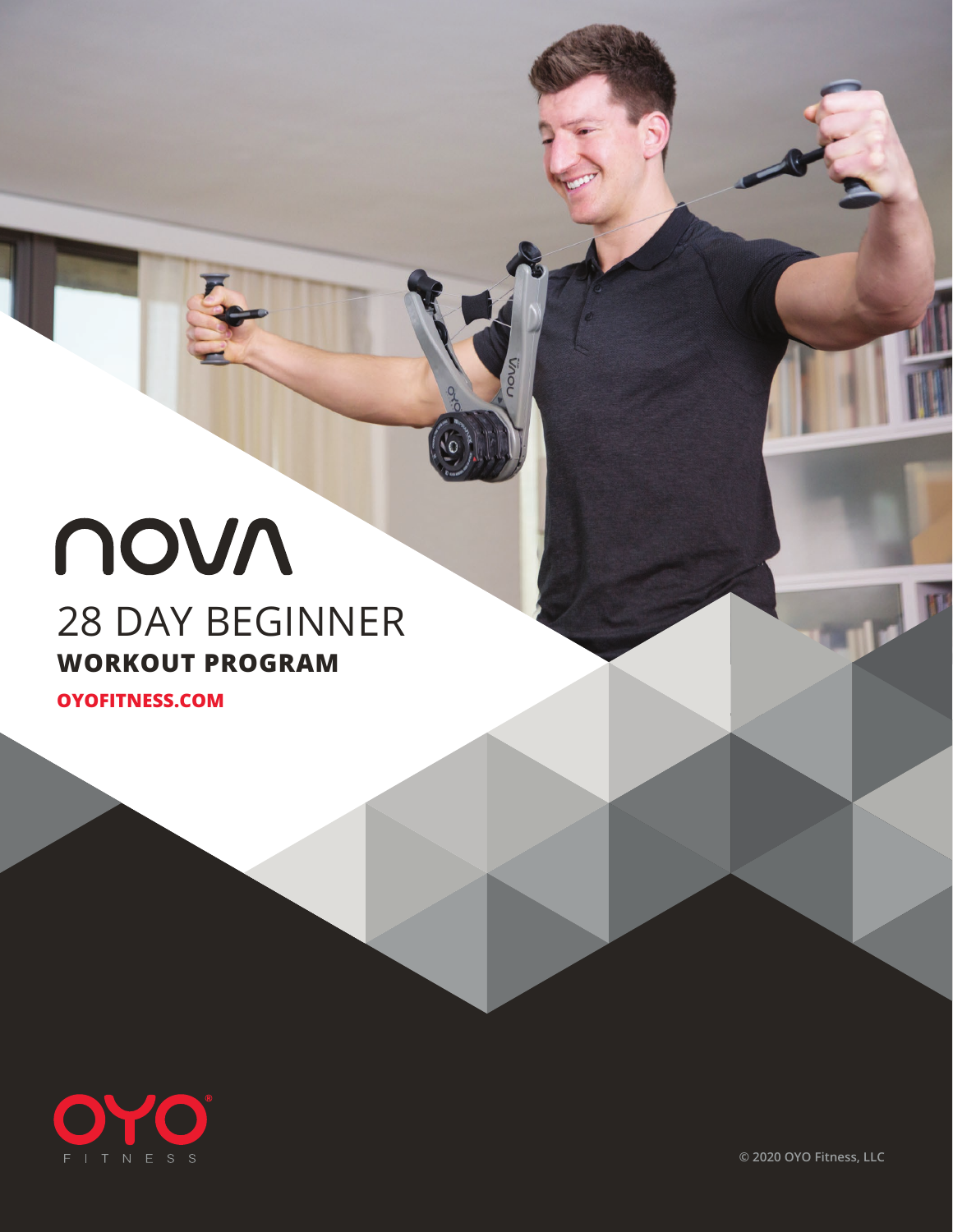

# GET STARTED

#### **Get ready to get in shape with the NOVA Gym.**

The OYO NOVA Gym 28 Day Beginner Program will help you ease into using the NOVA Gym as part of your fitness routine.. Corresponding videos to these workouts are available on **oyofitness.com** and the OYO Fitness **YouTube channel**.

Download and follow the OYO Nutrition Guide for maximum results: **OYOFitness.com/downloads**

Join our **OYO Fitness Group** on Facebook, where you can find Nick's latest workout and diet tips and share your experience to help and inspire others.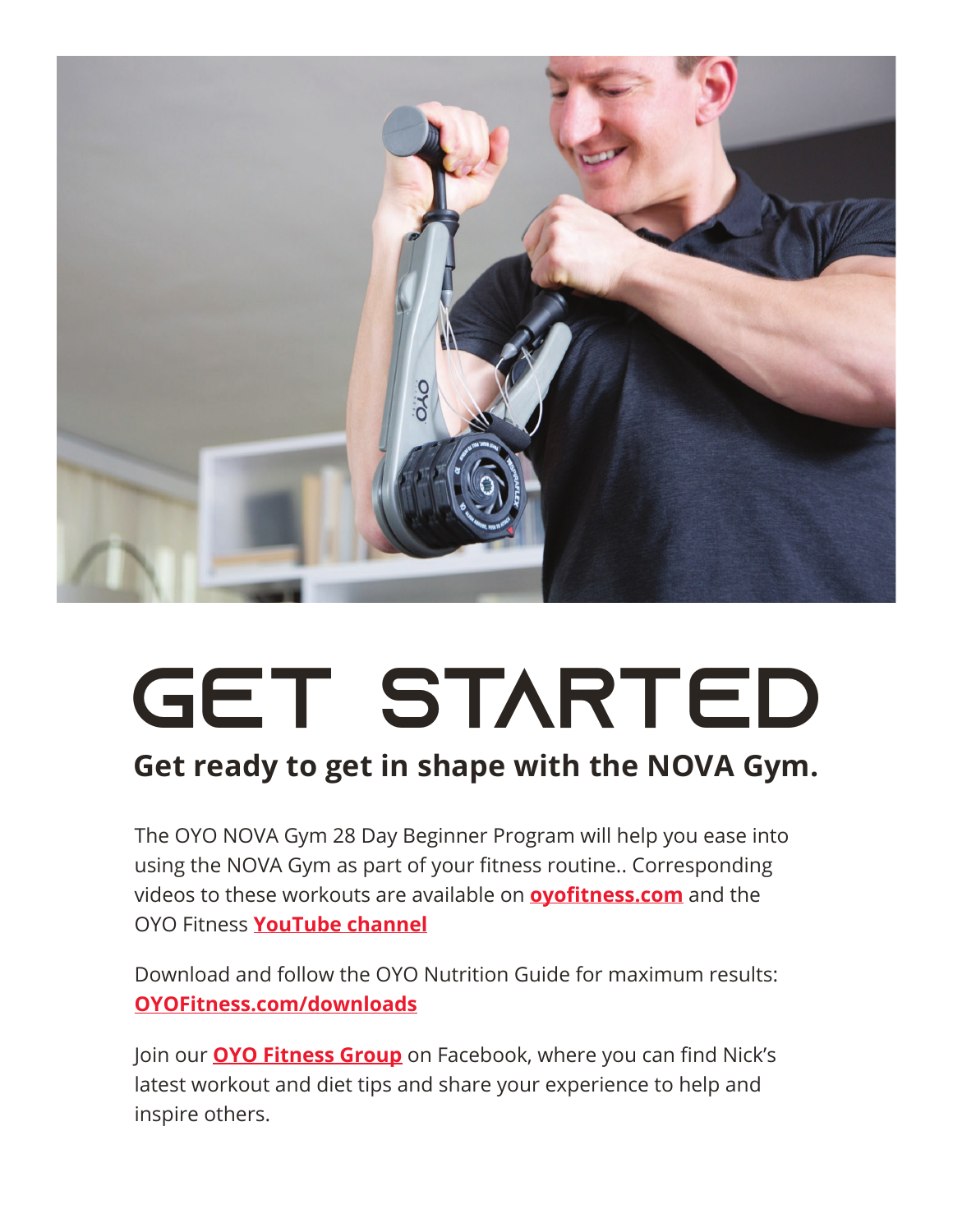# ABOUT THE PROGRAM

This program is designed to be used with the NOVA Gym. If you are using the OYO Personal Gym, there may be some exercises in this program that are not compatible. Download programs that are specifically for the OYO Personal Gym to get the maximum benefit out of our programs.

The NOVA Gym 28 Day Beginner Program includes 3 workouts each week for 4 weeks. Schedule your workouts at times that are most convenient for you. The more convenient the day and time are, the more likely you are to get your workout in! We recommend allowing one day between each workout. You can rest or stretch on your off days or do low- or high-intensity cardio if you want to boost your calorie burn. Make sure to do a warm-up before each workout. Use Nick's *Dynamic Warm-up* video (QR code link included on each workout page) or choose your own favorite warm-up.

If some exercises are too difficult or need modification due to injury, modification is acceptable. For instance, planks and push-ups can be modified to be done with knees on the ground instead of feet. Consult with your doctor or physical therapist on the best way to modify any exercises included in this program to work safely with your own abilities and challenges.

To get the best results from this or any workout program, diet is also key. You can choose to use our *OYO Nutrition Guide* available at **OYOfitness.com/downloads** or you can follow a nutrition plan that best suits your own dietary needs and preferences.

# **DISCLAIMER**

Before beginning any workout program, be sure to consult with your physician to determine if it is right for your needs. This is especially important if you have ever experienced chest pain when engaged in physical activity or in the past month when not engaged in physical activity, if you or your family have a history of heart disease or high blood pressure, or if you have high cholesteral, are a smoker, are obese or have a bone or joint condition that could worsen due to changes in physical activity.

OYO Fitness' workout programs are designed for educational purposes only. You should not rely on this information as a substitute for professional medical advice, diagnosis, or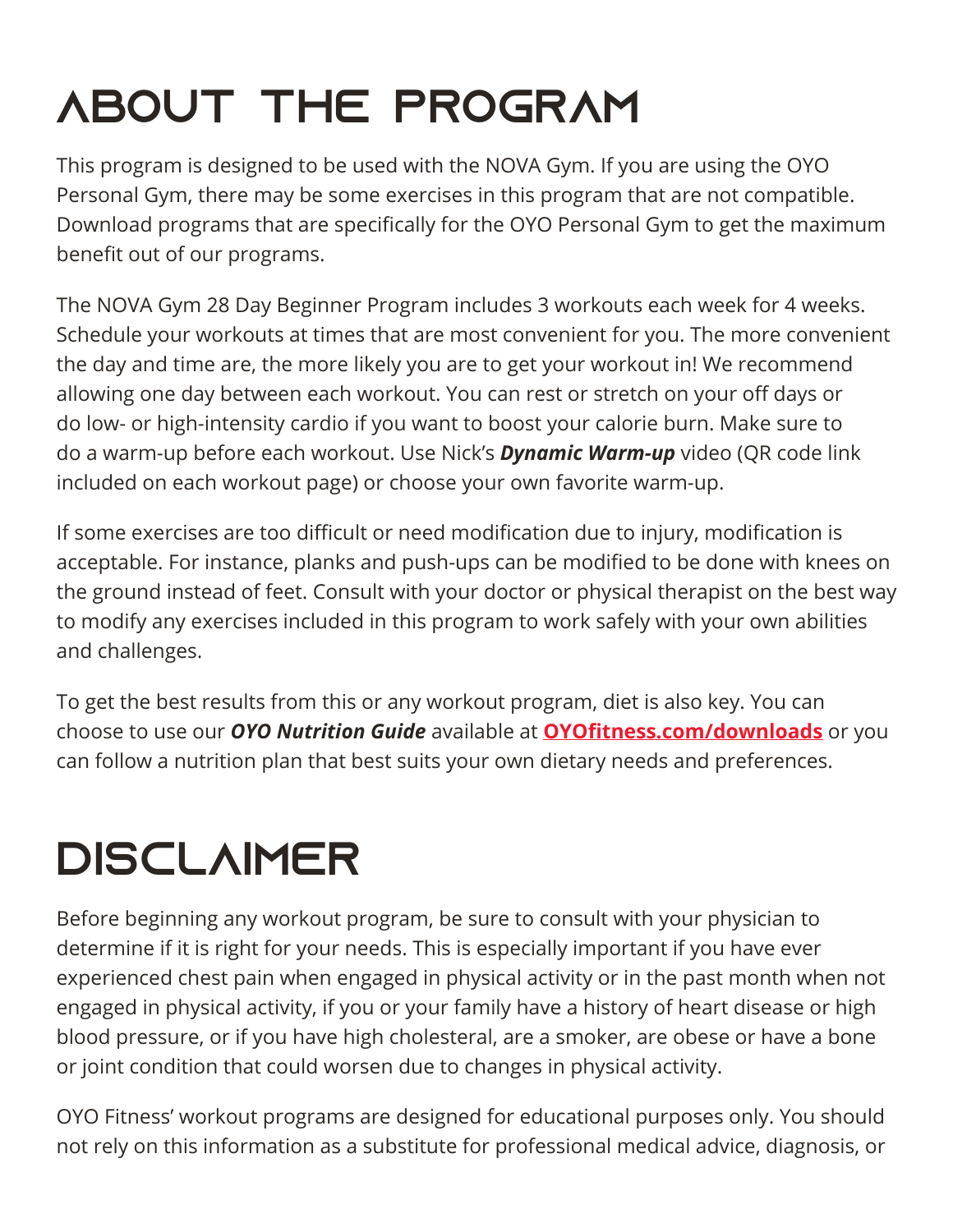

### WEEK 1 **DAY 1**

#### Full Workout Video: **Total Body Boost**

Watch Now:



Stream Workouts: **oyofitness.com youtube.com/c/oyofitness vimeo.com/showcase/7930431**

| <b>EXERCISE</b>                     | SET <sub>1</sub> | SET 2           | $SET$ 3         |
|-------------------------------------|------------------|-----------------|-----------------|
| <b>GROUP 1</b>                      |                  |                 |                 |
| Bodyweight Squat                    | 45s              | 45s             | 45s             |
| Squat + Low Chest Fly/Lateral Raise | 45s              | 45s             | 45s             |
| Rest                                | 30 <sub>S</sub>  | 30 <sub>S</sub> | 30 <sub>S</sub> |
| <b>GROUP 2</b>                      |                  |                 |                 |
| <b>Chest/Back DoubleFlex</b>        | 45s              | 45s             | 45s             |
| Alternating Bicep Curl              | 45s              | 45s             | 45s             |
| Rest                                | 30 <sub>S</sub>  | 30 <sub>S</sub> | 30 <sub>S</sub> |
| <b>GROUP 3</b>                      |                  |                 |                 |
| Lunge + Shoulder Press (right)      | 45s              | 45s             | 45s             |
| Lunge + Shoulder Press (left)       | 45s              | 45s             | 45s             |
| <b>Plank Touches</b>                | 45s              | 45s             | 45s             |
| Rest                                | 30 <sub>S</sub>  | 30 <sub>S</sub> | 30 <sub>S</sub> |

### WEEK 1 **DAY 2**

Full Workout Video: **Back + Triceps 20**

Watch Now:



| <b>EXERCISE</b>           | SET <sub>1</sub> | SET <sub>2</sub> | SET <sub>3</sub> |
|---------------------------|------------------|------------------|------------------|
| <b>GROUP 1</b>            |                  |                  |                  |
| Squat + Back Fly          | 45s              | 45s              | 45s              |
| Hip Extension + Chest     | 45s              | 45s              | 45s              |
| Russian Twist + Chest     | 45s              | 45s              | 45s              |
| Lateral Raise             | 45s              | 45s              | 45s              |
| Rest                      | 30 <sub>S</sub>  | 30 <sub>S</sub>  | 30 <sub>S</sub>  |
| <b>GROUP 2</b>            |                  |                  |                  |
| Tricep Extension (right)  | 45s              | 45s              | 45s              |
| Tricep Extension (left)   | 45s              | 45s              | 45s              |
| Reverse Alternating Lunge | 45s              | 45s              | 45s              |
| Rest                      | 60s              | 60s              | 60s              |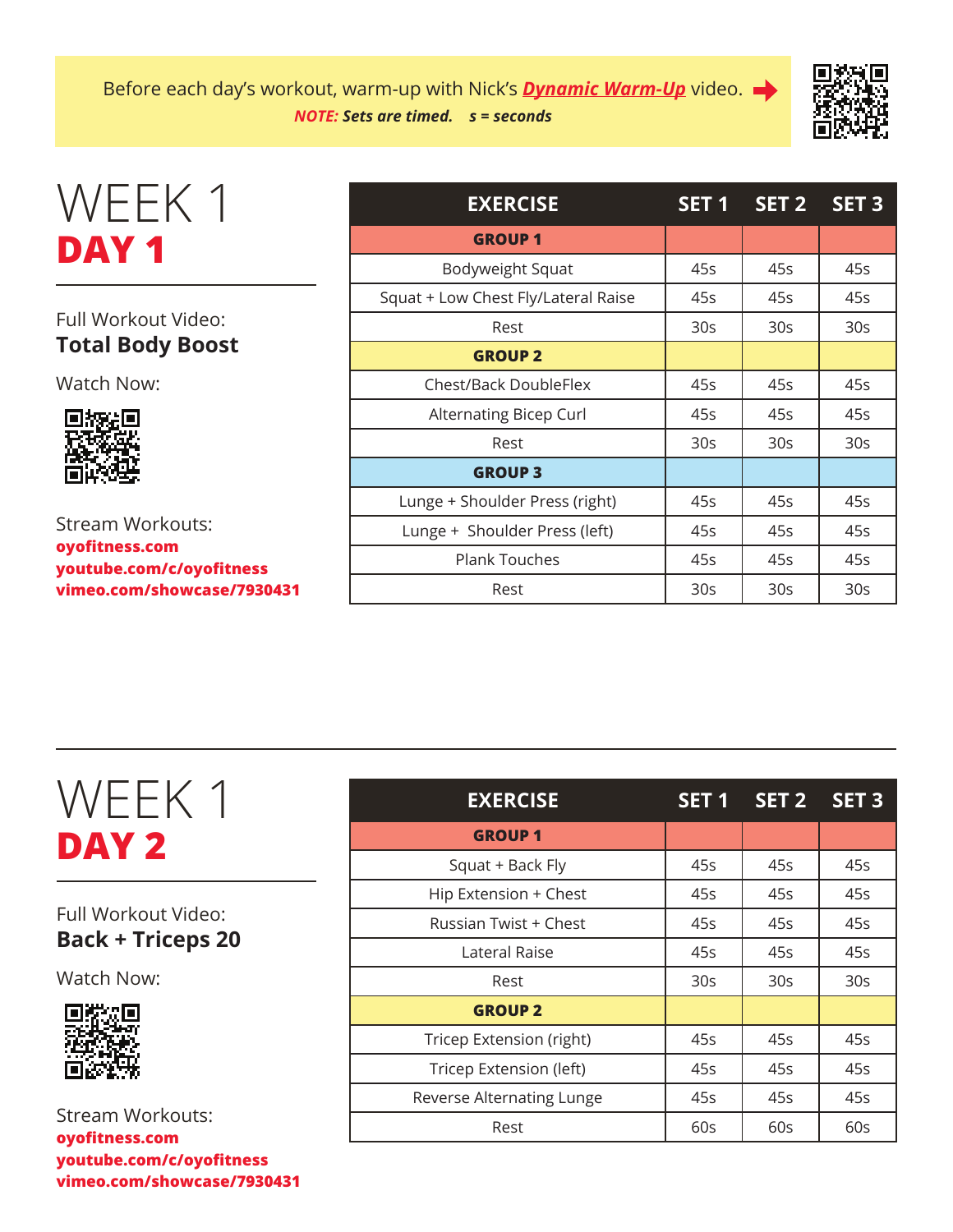

### WEEK 1 **DAY 3**

#### Full Workout Video: **Legs + Shoulders 24**

Watch Now:



Stream Workouts: **oyofitness.com youtube.com/c/oyofitness vimeo.com/showcase/7930431**

| <b>EXERCISE</b>                           | SET <sub>1</sub> | SET <sub>2</sub> | SET <sub>3</sub> |
|-------------------------------------------|------------------|------------------|------------------|
| <b>GROUP1</b>                             |                  |                  |                  |
| Shoulder Press (right)                    | 45s              | 45s              | 45s              |
| Shoulder Press (left)                     | 45s              | 45s              | 45s              |
| Reverse Lunge + Alternating Bicep Curl    | 45s              | 45s              | 45s              |
| Rest                                      | 60s              | 60s              | 60s              |
| <b>GROUP 2</b>                            |                  |                  |                  |
| Romanian Deadlift<br>(Add Leg Attachment) | 45s              | 45s              | 45s              |
| Resisted Squat<br>(Add Leg Attachment)    | 45s              | 45s              | 45s              |
| Rest                                      | 30 <sub>S</sub>  | 30 <sub>S</sub>  | 30 <sub>S</sub>  |
| <b>GROUP 3</b>                            |                  |                  |                  |
| Lat/Front Raise (right)                   | 45s              | 45s              | 45s              |
| Lat/Front Raise (left)                    | 45s              | 45s              | 45s              |
| Rest                                      | 30 <sub>S</sub>  | 30 <sub>S</sub>  | 30s              |

### WEEK 2 **DAY 1**

#### Full Workout Video: **Upper Body 20**

Watch Now:



| <b>EXERCISE</b>                   | SET <sub>1</sub> | SET 2 SET 3     |                 |
|-----------------------------------|------------------|-----------------|-----------------|
| <b>GROUP1</b>                     |                  |                 |                 |
| Tricep Kickback (right)           | 45s              | 45s             | 45s             |
| Tricep Kickback (left)            | 45s              | 45s             | 45s             |
| Rest                              | 30 <sub>S</sub>  | 30 <sub>S</sub> | 30 <sub>S</sub> |
| <b>GROUP 2</b>                    |                  |                 |                 |
| Upper Chest/Lat Pulldown          | 45s              | 45s             | 45s             |
| Lat Row (right)                   | 45s              | 45s             | 45s             |
| Lat Row (left)                    | 45s              | 45s             | 45s             |
| Rest                              | 30 <sub>S</sub>  | 30 <sub>S</sub> | 30 <sub>S</sub> |
| <b>GROUP 3</b>                    |                  |                 |                 |
| Squat + Low Chest / Lateral Raise | 45s              | 45s             | 45s             |
| Chest Fly                         | 45s              | 45s             | 45s             |
| Back Fly                          | 45s              | 45s             | 45s             |
| Rest                              | 60s              | 60s             | 60s             |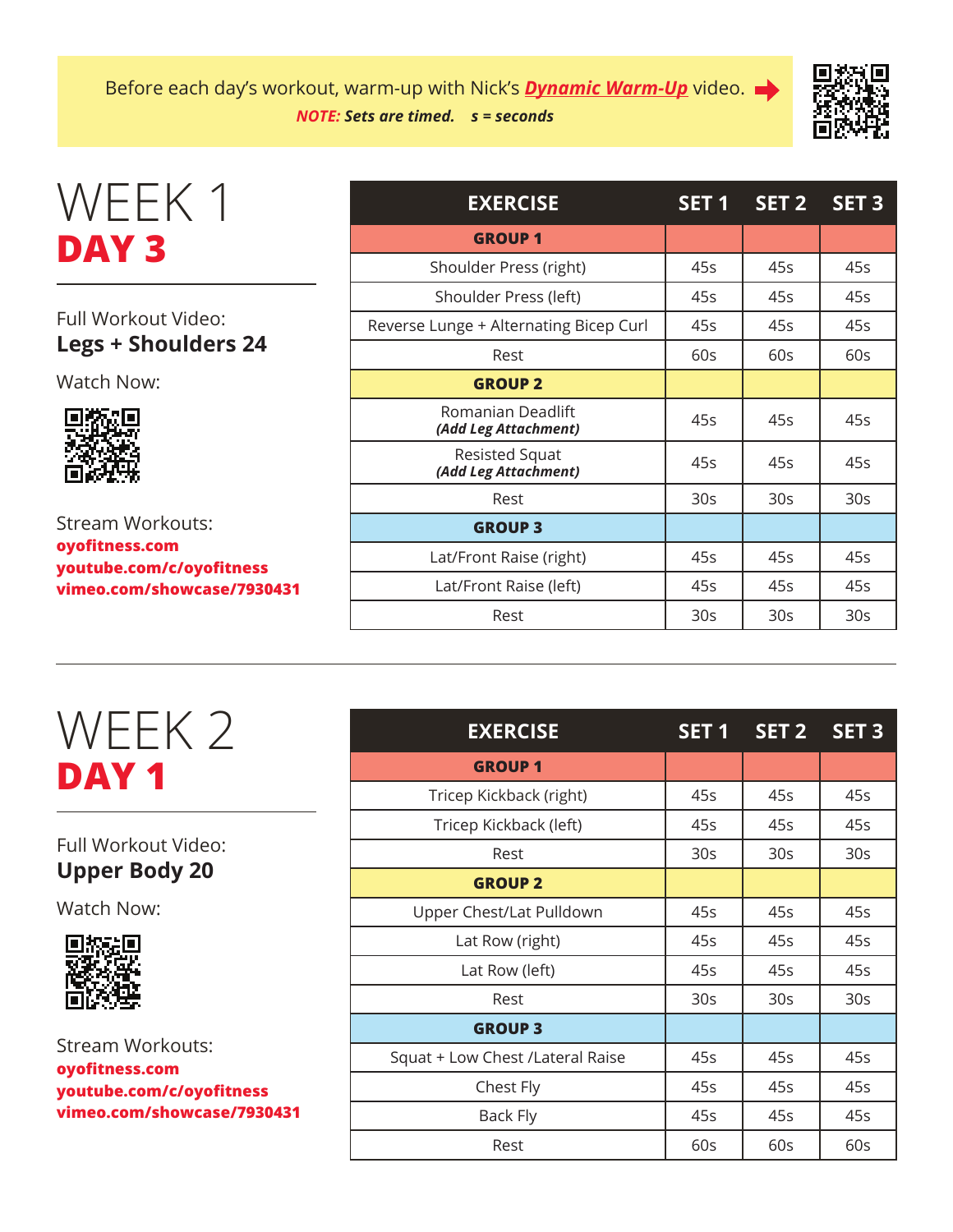Before each day's workout, warm-up with Nick's *Dynamic Warm-Up* video. *NOTE: Sets are timed. s = seconds*



### WEEK 2 **DAY 2**

#### Full Workout Video: **Shoulders + Core 24**

Watch Now:



Stream Workouts: **oyofitness.com youtube.com/c/oyofitness vimeo.com/showcase/7930431**



#### Full Workout Video: **Legs + Shoulders 26**

Watch Now:



| <b>EXERCISE</b>                                                                        | SET <sub>1</sub> | SET <sub>2</sub> | <b>SET 3</b>    |
|----------------------------------------------------------------------------------------|------------------|------------------|-----------------|
| <b>GROUP1</b>                                                                          |                  |                  |                 |
| Squat + Alternating Shoulder Press                                                     | 45s              | 45s              | 45s             |
| Alternating Bicep Curl                                                                 | 45s              | 45s              | 45s             |
| Reverse Lunge + Chest/Back                                                             | 45s              | 45s              | 45s             |
| Front Raise/Shoulder Extension (right)                                                 | 45s              | 45s              | 45s             |
| Front Raise/Shoulder Extension (left)                                                  | 45s              | 45s              | 45s             |
| Rest                                                                                   | 30 <sub>S</sub>  | 30 <sub>S</sub>  | 30 <sub>S</sub> |
| <b>GROUP 2</b>                                                                         |                  |                  |                 |
| Seated Ab Crunch<br>(Use Chair or Exercise Ball)                                       | 45s              | 45s              | 45s             |
| Seated Back Extension<br>(Add Leg Attachment and use Chair or<br><b>Exercise Ball)</b> | 45s              | 45s              | 45s             |
| Rest                                                                                   | 30 <sub>S</sub>  | 30 <sub>S</sub>  | 30 <sub>S</sub> |

| <b>EXERCISE</b>                            | SET <sub>1</sub> | SET 2 SET 3 |     |
|--------------------------------------------|------------------|-------------|-----|
| <b>GROUP1</b>                              |                  |             |     |
| Alternating Front Raise/Shoulder Extension | 45s              | 45s         | 45s |
| Back Fly                                   | 45s              | 45s         | 45s |
| Lunge + Shoulder Press (right)             | 45s              | 45s         | 45s |
| Lunge + Shoulder Press (left)              | 45s              | 45s         | 45s |
| Romanian Deadlift<br>(Add Leg Attachment)  | 45s              | 45s         | 45s |
| Rest                                       | 60s              | 60s         | 60s |
| <b>GROUP 2</b>                             |                  |             |     |
| Upper Chest/Lat Pulldown                   | 45s              | 45s         | 45s |
| Lateral Raise                              | 45s              | 45s         | 45s |
| Squat + Chest/Back                         | 45s              | 45s         | 45s |
| <b>Plank Touches</b>                       | 45s              | 45s         | 45s |
| Rest                                       | 60s              | 60s         | 60s |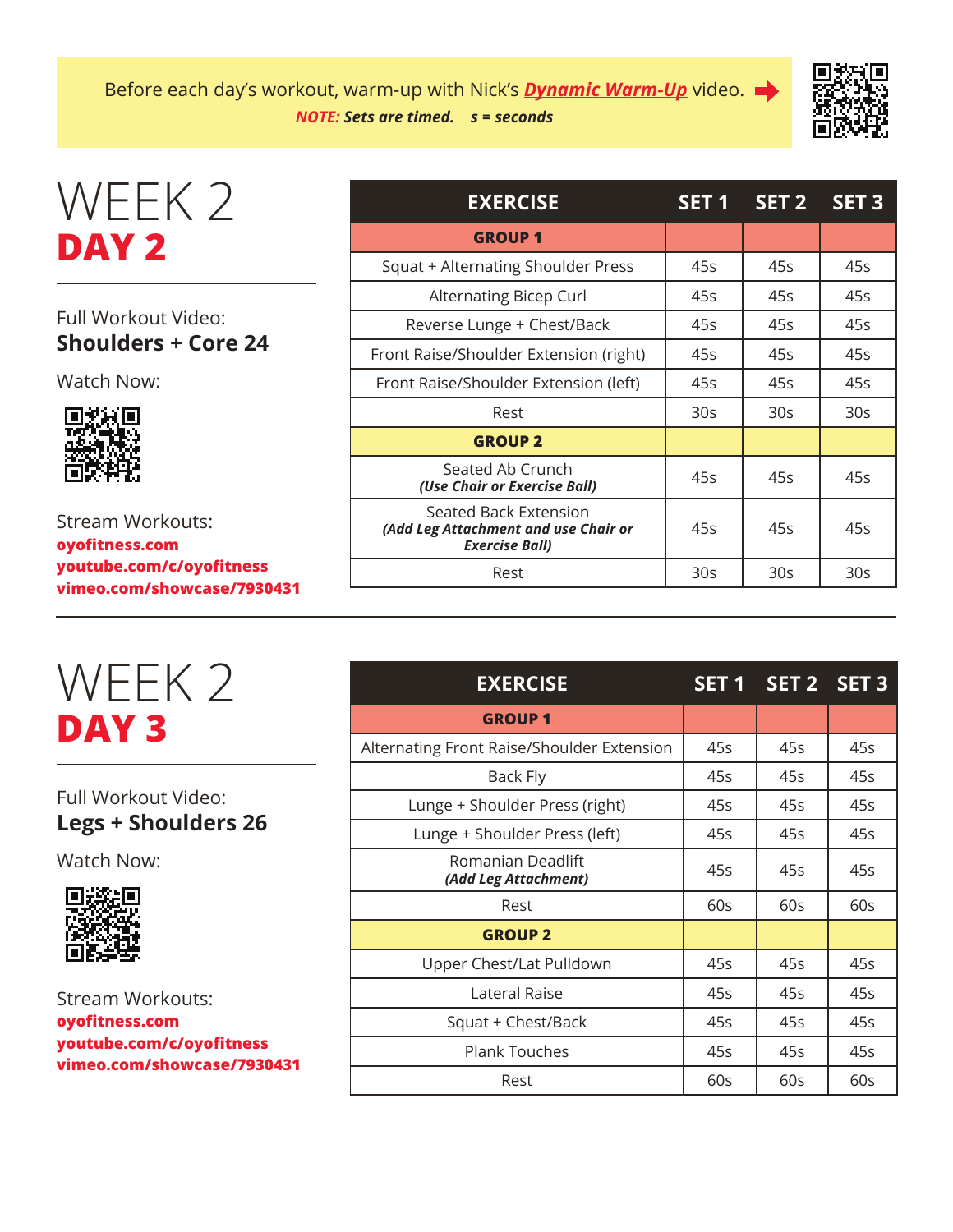

### WEEK 3 **DAY 1**

#### Full Workout Video: **Total Body Burner**

Watch Now:



Stream Workouts: **oyofitness.com youtube.com/c/oyofitness vimeo.com/showcase/7930431**

### WEEK 3 **DAY 2**

Full Workout Video: **Back ++**

Watch Now:



| <b>EXERCISE</b>                    | SET <sub>1</sub> | SET <sub>2</sub> | SET <sub>3</sub> |
|------------------------------------|------------------|------------------|------------------|
| <b>GROUP1</b>                      |                  |                  |                  |
| Push-Up                            | 30 <sub>S</sub>  | 30 <sub>S</sub>  | 30 <sub>S</sub>  |
| Chest/Back DoubleFlex              | 45s              | 45s              | 45s              |
| Squat + Alternating Shoulder Press | 45s              | 45s              | 45s              |
| Rest                               | 60s              | 60s              | 60s              |
| <b>GROUP 2</b>                     |                  |                  |                  |
| $V-Up$                             | 30 <sub>S</sub>  | 30 <sub>S</sub>  | 30 <sub>s</sub>  |
| <b>Plank Touches</b>               | 45s              | 45s              | 45s              |
| Hip Extension + Bicep Curl         | 45s              | 45s              | 45s              |
| Russian Twist + Chest/Back         | 45s              | 45s              | 45s              |
| Rest                               | 60s              | 60s              | 60s              |

| <b>EXERCISE</b>                            | SET <sub>1</sub> | SET <sub>2</sub> | SET <sub>3</sub> |
|--------------------------------------------|------------------|------------------|------------------|
| <b>GROUP1</b>                              |                  |                  |                  |
| Alternating Front Raise/Shoulder Extension | 45s              | 45s              | 45s              |
| Lat Row (right)                            | 45s              | 45s              | 45s              |
| Lat Row (left)                             | 45s              | 45s              | 45s              |
| Rest                                       | 30 <sub>S</sub>  | 30 <sub>S</sub>  | 30 <sub>S</sub>  |
| <b>GROUP 2</b>                             |                  |                  |                  |
| Squat + Back Fly                           | 45s              | 45s              | 45s              |
| Bicep Curl (right)                         | 45s              | 45s              | 45s              |
| Bicep Curl (left)                          | 45s              | 45s              | 45s              |
| Bow & Arrow + External Rotation (right)    | 45s              | 45s              | 45s              |
| Bow & Arrow + External Rotation (left)     | 45s              | 45s              | 45s              |
| Rest                                       | 60s              | 60s              | 60s              |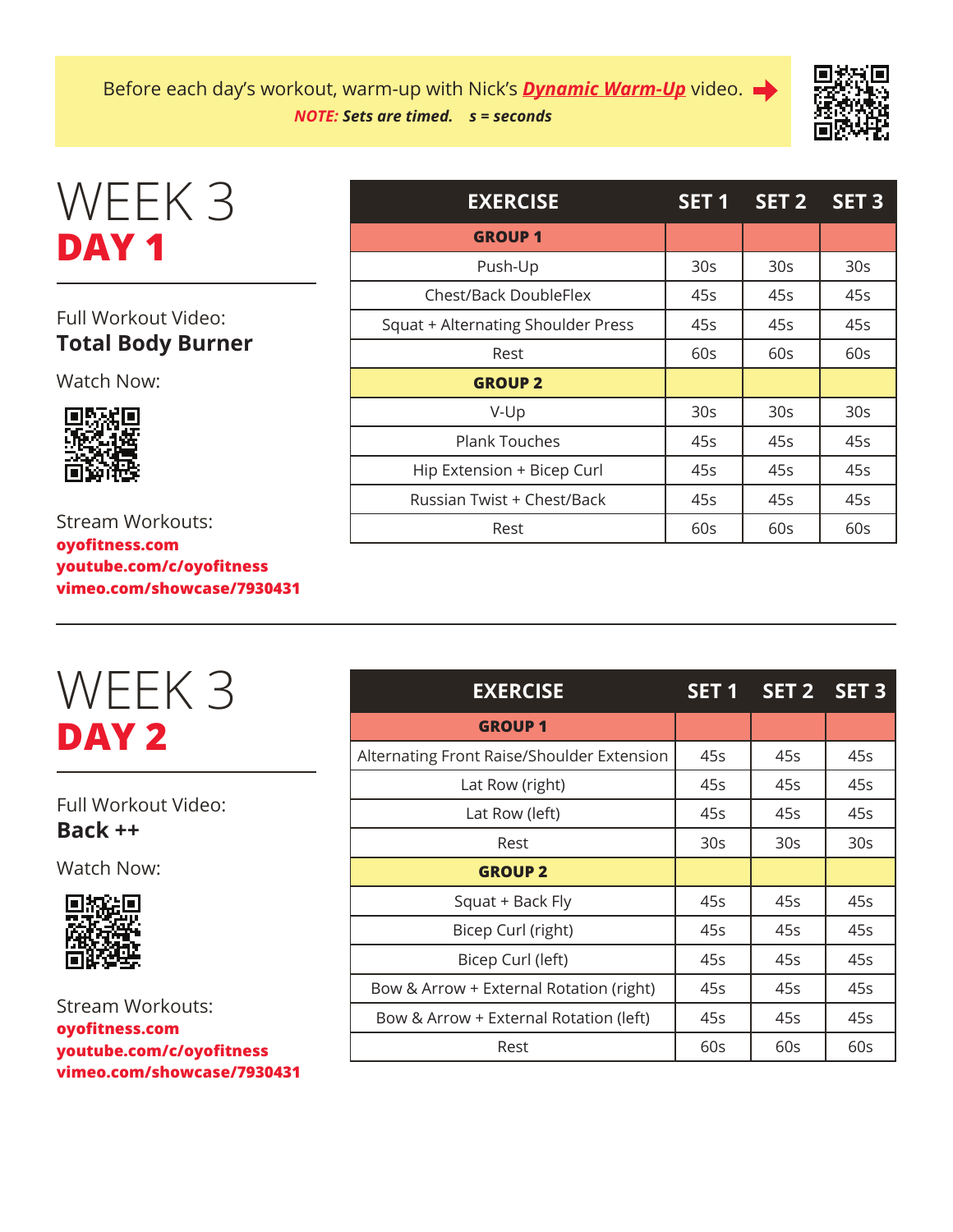Before each day's workout, warm-up with Nick's *Dynamic Warm-Up* video. *NOTE: Sets are timed. s = seconds*



### WEEK 3 **DAY 3**

#### Full Workout Video: **Up + Down 1.0**

Watch Now:



Stream Workouts: **oyofitness.com youtube.com/c/oyofitness vimeo.com/showcase/7930431**

| <b>EXERCISE</b>                                                                        | SET <sub>1</sub> | SET <sub>2</sub> | SET <sub>3</sub> |
|----------------------------------------------------------------------------------------|------------------|------------------|------------------|
| <b>GROUP1</b>                                                                          |                  |                  |                  |
| Upper Chest/Lat Pulldown                                                               | 45s              | 45s              | 45s              |
| Shoulder Press/Tricep Extension (right)                                                | 45s              | 45s              | 45s              |
| Shoulder Press/Tricep Extension (left)                                                 | 45s              | 45s              | 45s              |
| Rest                                                                                   | 60s              | 60s              | 60s              |
| <b>GROUP 2</b>                                                                         |                  |                  |                  |
| Seated Ab Crunch<br>(Use Chair or Exercise Ball)                                       | 45s              | 45s              | 45s              |
| Seated Back Extension<br>(Add Leg Attachment and use Chair or<br><b>Exercise Ball)</b> | 45s              | 45s              | 45s              |
| Lunge + Shoulder Press (right)                                                         | 45s              | 45s              | 45s              |
| Lunge + Shoulder Press (left)                                                          | 45s              | 45s              | 45s              |
| Rest                                                                                   | 60s              | 60s              | 60s              |

| WEEK4 |  |
|-------|--|
| DAY 1 |  |

Full Workout Video: **Push-Pull 26**

Watch Now:



| <b>EXERCISE</b>              | SET <sub>1</sub> | SET <sub>2</sub> | SET <sub>3</sub> |
|------------------------------|------------------|------------------|------------------|
| <b>GROUP 1</b>               |                  |                  |                  |
| <b>Chest/Back DoubleFlex</b> | 45s              | 45s              | 45s              |
| Squat + Chest/Back           | 45s              | 45s              | 45s              |
| Tricep Kickback (right)      | 45s              | 45s              | 45s              |
| Tricep Kickback (left)       | 45s              | 45s              | 45s              |
| Rest                         | 60s              | 60s              | 60s              |
| <b>GROUP 2</b>               |                  |                  |                  |
| Squat + Lat Row (right)      | 45s              | 45s              | 45s              |
| Squat + Lat Row (left)       | 45s              | 45s              | 45s              |
| <b>Chest Fly Series</b>      | 45s              | 45s              | 45s              |
| Push-up                      | 45s              | 45s              | 45s              |
| <b>Plank Touches</b>         | 45s              | 45s              | 45s              |
| Rest                         | 60s              | 60s              | 60s              |